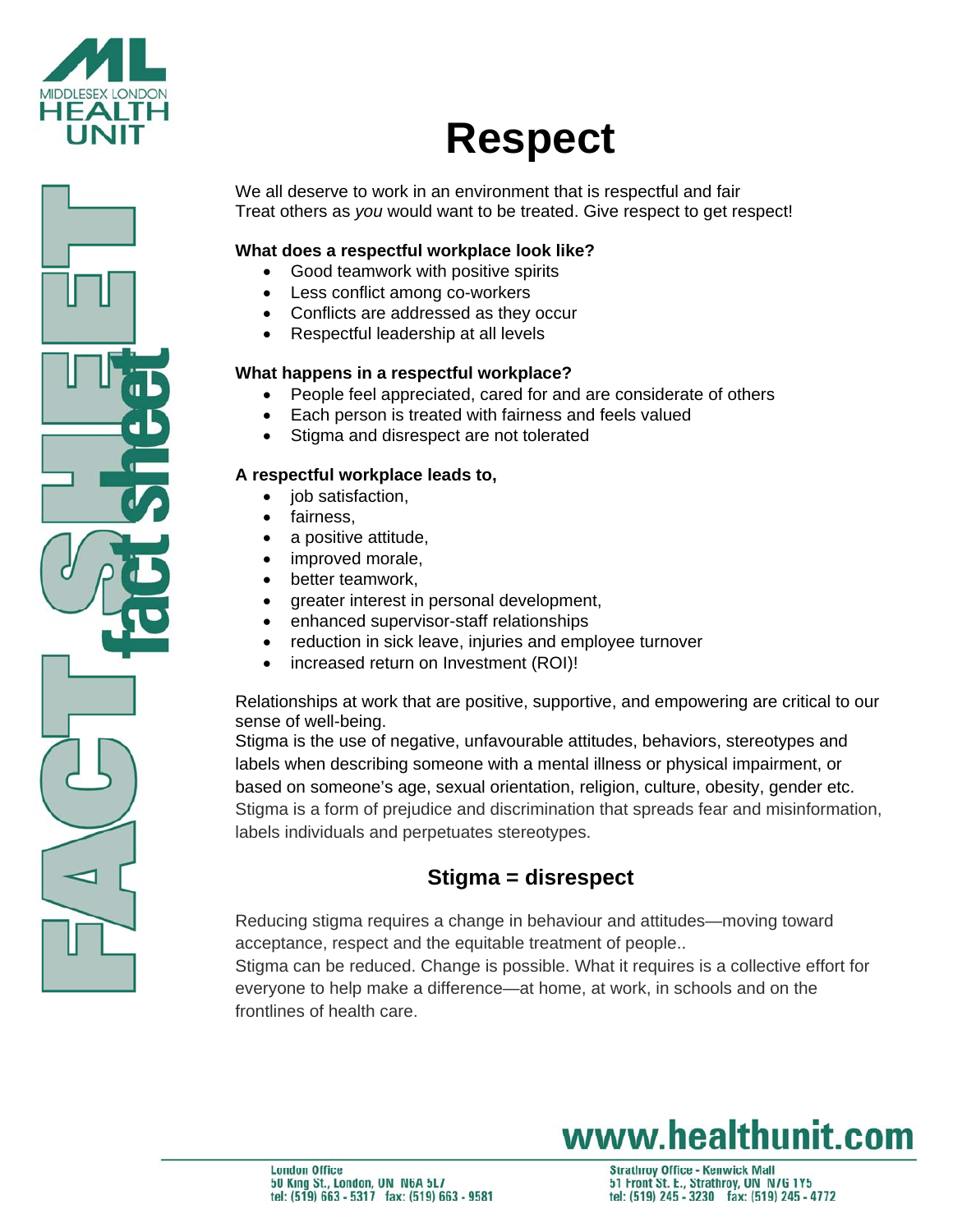# **Tips for All Employees (including managers/ leaders)**

- **Treat others with respect:** Respect everyone's dignity and human rights
- **Know the facts;** Think about what you consider 'differences'; be aware of your own attitudes and behaviour- it is possible to change the way we think.
- **Choose your words carefully;** Use appropriate language when referring to individuals.
- **Set an example;** Recognize and refrain from actions that offend, embarrass or humiliate others, whether deliberate or unintentional.
- **Educate others;** Express positive opinions and attitudes; role model appropriate workplace behaviour.
- **Approach the individuals involved** if you witness disrespectful behaviour.
- **Focus on the positive**
- **Include everyone;** Discrimination is against the law in Ontario

# **Managers and Leaders**

- **Be a role model**; Managers should set a positive example for a respectful workplace.
- **Recognize and address** actions that offend, embarrass or humiliate others, whether deliberate or un-intentional.
- **Communication;** Ensure that employees feel comfortable discussing their concerns.
- **Empathy;** Identify with the employees so you are better able to understand their feelings and needs.
- **Fairness;** Treat all employees with respect and dignity.
- **Manage all disrespectful situations** with a view to correcting behaviour and preserving long term working relationships.
- **Ensure there are no reprisals** against employees making a complaint or participating in an investigation.
- **Provide support** to employees who are experiencing the effects of disrespectful behaviour.
- **Ensure that ALL employees** receive education regarding a respectful workplace.